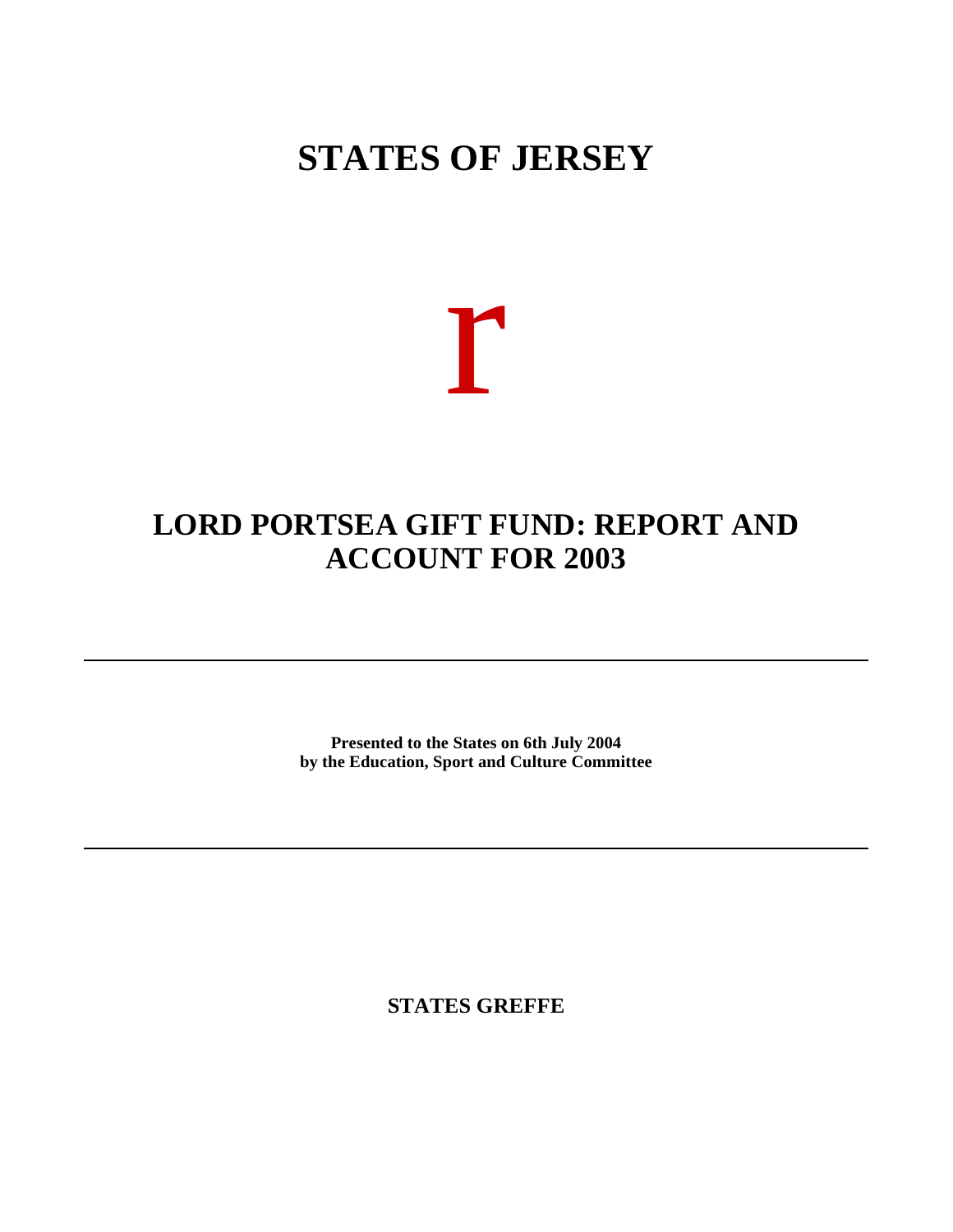#### **THE LORD PORTSEA GIFT FUND**

Hon. Secretary – G.G. Journeaux BSc., M.I.L.A.M. 'Augusta', 27 Le Clos Des Ormes, La Verte Rue, St. Lawrence, Jersey JE3 1JJ Tel: 01534 725744 e-mail: [christinelittler@hotmail.com](mailto:christinelittler@hotmail.com)

#### **REPORT**

#### **1. Background**

 In 1957 a sum of £17,000 was bequeathed by the late Miss Albina Bertram Falle to the Royal Court and the States of Jersey in accordance with the wishes of her brother, the late Lord Portsea. The States with the approval of the Royal Court accepted the gift in 1968 and three years later, and by which time the sum had risen to £27,000, the gift was incorporated into an Act of the States of Jersey called the "Lord Portsea Gift Fund (Jersey) Act 1971". It was promulgated on the 25th May 1971 and the administrators met for the first time in the same year.

 The Purpose of the Fund, initially, was to help all young Jersey and Guernsey boys entering the Armed and Civil Services who were in need of financial help. Subsequent Acts have extended these conditions to include applicants of the female sex, applicants already in the Service Colleges, the Merchant Navy and the U.K. Civil Service. In 1981 eligibility for applicants was widened to include those with at least one parent who was a native of either Jersey or Guernsey. Finally the upper age limit was increased to those who had not attained the age of 30 years.

#### **2. Administration of the Fund**

 The Fund is administered on behalf of the Court and States by a delegation of 8 members, 4 of whom are serving Jurats appointed as required by the Superior Number of the Royal Court, and four members of the Education, Sport and Culture Committee. The President of the Education, Sport and Culture Committee, *ex.officio*, is chairman of the delegation.

Members of the delegation during 2003 were:

Senator M. E. Vibert – President Education, Sport and Culture Committee Jurat P. J. de Veulle Jurat M. Rumfitt Jurat J. Le Breton Jurat G. Georgelin Deputy J.A. Bernstein Deputy Ms. C.F. Labey Deputy Mrs. J.A. Martin

Hon. Sec. G. Journeaux Executive Officer C. Kelleher

#### **3. Finance**

 The investment of the Capital Fund is administered by the Finance and Economics Committee with authority to make such changes as it considers necessary and expedient.

 The income may be used at the absolute discretion of the delegation to make grants within the terms of the bequest. The grants are to be made "absolute and without any conditions".

A quorum shall consist of 5 members of the delegation of which at least 2 shall be Jurats and 2 members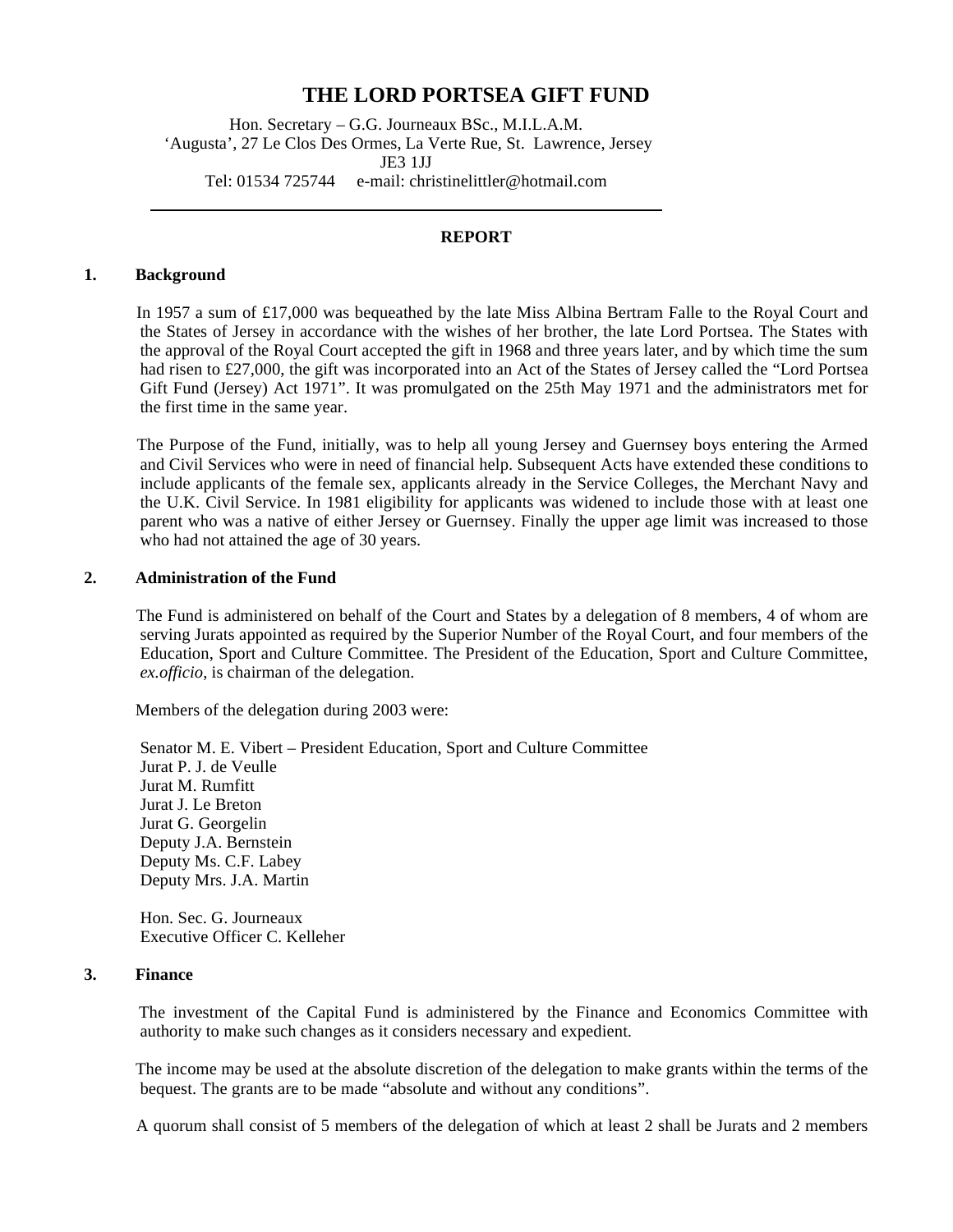of the Education, Sport and Culture Committee.

 The terms may be amended from time to time at the initiative of the Education Committee, and if approved by the Royal Court, may be incorporated as the adoption of the Education, Sport and Culture Committee's proposals by the States Assembly.

#### **4. Funds Available**

As at 31st December 2003

| Capital Fund            | £201,916 |
|-------------------------|----------|
| <b>Accumulated Fund</b> | £91.308  |
| Annual Income           | £17.561  |

#### **5. Awards**

There were six awards made during 2003 for a total of £11,250.00.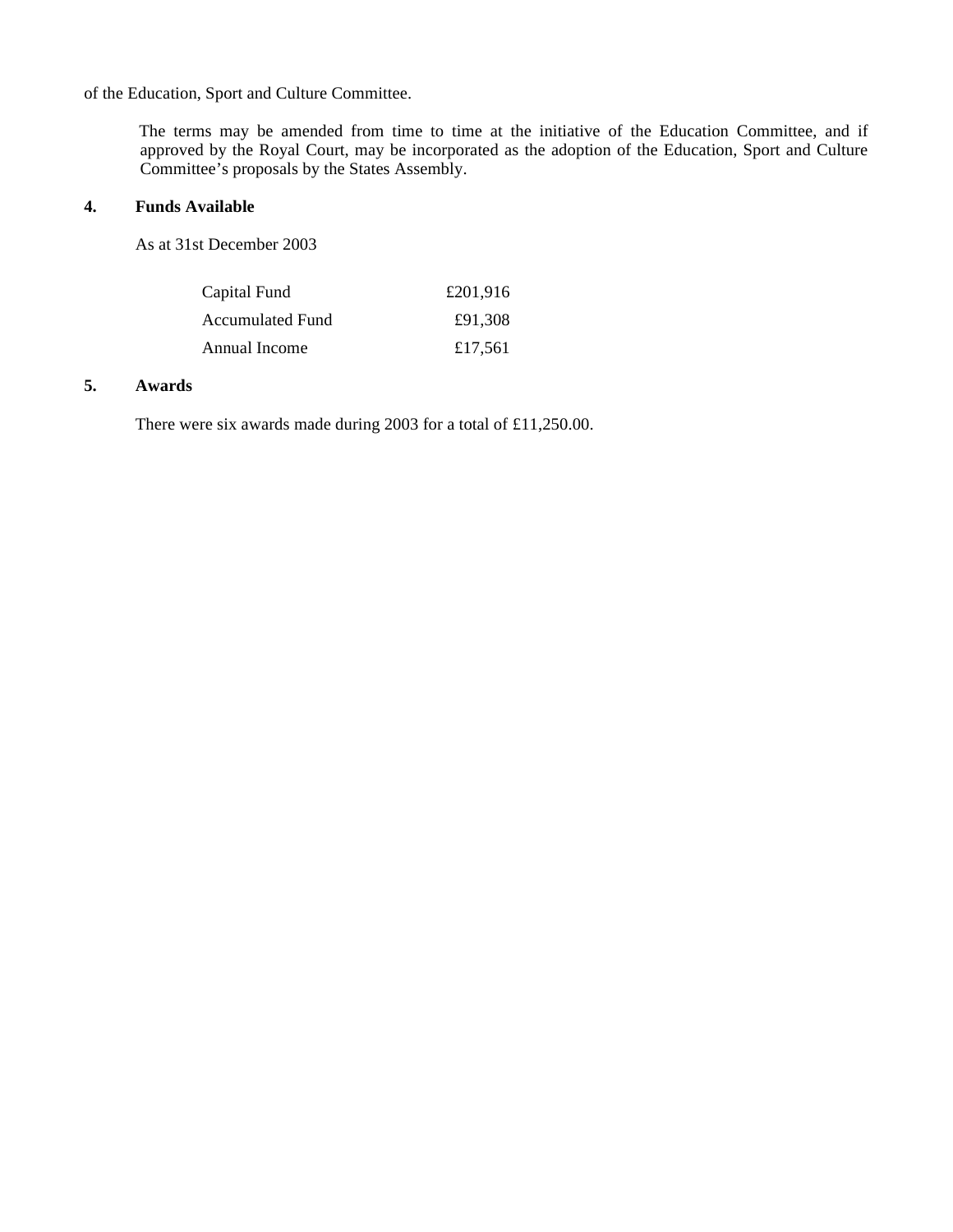#### **LORD PORTSEA GIFT FUND RECEIPTS AND PAYMENTS ACCOUNT FOR THE YEAR ENDING 31ST DECEMBER 2003**

| 2002                 |                                               | 2003             |          |
|----------------------|-----------------------------------------------|------------------|----------|
| $\pmb{\mathfrak{L}}$ |                                               | £                | £        |
|                      | <b>RECEIPTS</b>                               |                  |          |
| 11,238               | Investment Income                             | 11,238           |          |
| 6,897                | <b>Bank Interest</b>                          | 6,323            |          |
| 18,135               |                                               |                  | 17,561   |
|                      | <b>PAYMENTS</b>                               |                  |          |
| 22,420               | Grants and Gifts                              | 11,155           |          |
| $\boldsymbol{0}$     | Administration                                | 214              |          |
|                      |                                               |                  | 11,369   |
| (\$4,285)            | Surplus/(Deficit) for the Year                |                  | £6,192   |
|                      | <b>BALANCE SHEET AS AT 31ST DECEMBER 2003</b> |                  |          |
| 2002                 |                                               | 2003             |          |
| $\pmb{\mathfrak{L}}$ |                                               | £                | £        |
|                      | <b>FUNDS EMPLOYED</b>                         |                  |          |
|                      | Capital                                       |                  |          |
| 201,916              | Balance at 31st December 2003                 |                  | 201,916  |
|                      | <b>Accumulated Fund</b>                       |                  |          |
| 89,401               | Balance at 1st January, 2003                  | 85,116           |          |
| $\boldsymbol{0}$     | <b>Transfer to Capital</b>                    | $\boldsymbol{0}$ |          |
| (4,285)              | Surplus for the year                          | 6,192            |          |
| 85,116               |                                               |                  | 91,308   |
| £287,032             |                                               |                  | £293,224 |
|                      | <b>REPRESENTED BY:</b>                        |                  |          |
| 136,113              | Investments (See Note 1)                      |                  | 136,113  |